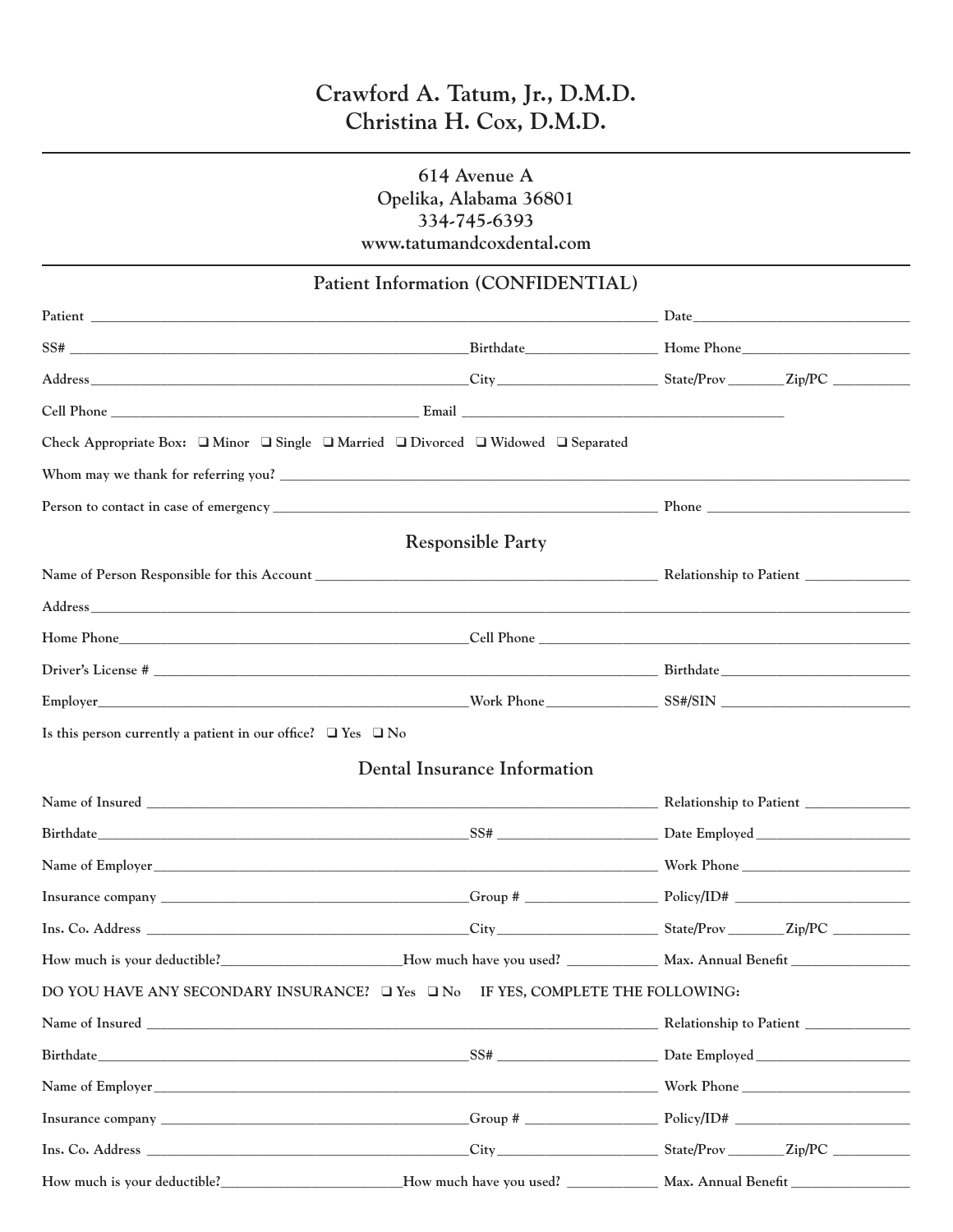## **Patient Medical History**

| Physician                                                     |                | Date of Last Exam                                                       |   |
|---------------------------------------------------------------|----------------|-------------------------------------------------------------------------|---|
| <b>Yes</b>                                                    | N <sub>o</sub> | <b>Yes</b>                                                              | N |
|                                                               | ⊔              | 11. Are you allergic to or have you had any reactions to the following? |   |
| 2. Have you ever been hospitalized for any surgical operation |                |                                                                         |   |
|                                                               | ⊔              |                                                                         |   |
|                                                               |                |                                                                         |   |
|                                                               | ப              |                                                                         |   |
|                                                               | ◻              |                                                                         |   |
| 5. Have you ever taken Fosamax, Boniva, Actonel or any        |                |                                                                         |   |
|                                                               | □              |                                                                         |   |
| 6. Have you taken Viagra, Revatio, Cialis or Levitra          |                |                                                                         |   |
|                                                               | □              |                                                                         |   |
|                                                               | □              |                                                                         |   |
| 8. Are you taking any medication(s)                           |                | Other (please list)                                                     |   |
|                                                               | ப              | 12. Women Only:                                                         |   |
| If yes, what medication(s) are you taking?                    |                | a) Are you pregnant or think you may be pregnant?                       |   |
|                                                               |                |                                                                         |   |

**\_\_\_\_\_\_\_\_\_\_\_\_\_\_\_\_\_\_\_\_\_\_\_\_\_\_\_\_\_\_\_\_\_\_\_\_\_\_\_\_\_\_\_\_\_\_\_\_\_\_\_\_\_\_\_\_**

**9. Do you have or have you had any of the following?**

| $\mathbf{N}\mathbf{0}$ | Yes                            | Nc |
|------------------------|--------------------------------|----|
|                        |                                |    |
| ப                      |                                |    |
| ப                      |                                | ⊔  |
| ⊔                      |                                | ⊔  |
| ⊔                      |                                |    |
|                        |                                | ப  |
| ப                      |                                | ❏  |
| ⊔                      | Joint Replacement or Implant   | ⊔  |
| ⊔                      | Hepatitis / Jaundice□          | ❏  |
| ப                      | Sexually Transmitted Disease □ | ◻  |
| ⊔                      | Stomach Troubles / Ulcers □    | ◻  |
|                        |                                | ❏  |
|                        |                                |    |
|                        |                                |    |

|                 |          | <b>Yes</b>                                                                                                                                                                                                                                                                                                                                                                                 | $N_0$    |
|-----------------|----------|--------------------------------------------------------------------------------------------------------------------------------------------------------------------------------------------------------------------------------------------------------------------------------------------------------------------------------------------------------------------------------------------|----------|
|                 |          | 11. Are you allergic to or have you had any reactions to the following?                                                                                                                                                                                                                                                                                                                    |          |
|                 |          |                                                                                                                                                                                                                                                                                                                                                                                            | ⊔        |
|                 |          |                                                                                                                                                                                                                                                                                                                                                                                            | n        |
|                 |          | If yes, what medication(s) are you taking? $\frac{1}{\sqrt{1-\frac{1}{\sqrt{1-\frac{1}{\sqrt{1-\frac{1}{\sqrt{1-\frac{1}{\sqrt{1-\frac{1}{\sqrt{1-\frac{1}{\sqrt{1-\frac{1}{\sqrt{1-\frac{1}{\sqrt{1-\frac{1}{\sqrt{1-\frac{1}{\sqrt{1-\frac{1}{\sqrt{1-\frac{1}{\sqrt{1-\frac{1}{\sqrt{1-\frac{1}{\sqrt{1-\frac{1}{\sqrt{1-\frac{1}{\sqrt{1-\frac{1}{\sqrt{1-\frac{1}{\sqrt{1-\frac{1}{\$ |          |
|                 |          |                                                                                                                                                                                                                                                                                                                                                                                            |          |
|                 |          |                                                                                                                                                                                                                                                                                                                                                                                            | □        |
|                 |          |                                                                                                                                                                                                                                                                                                                                                                                            | ப        |
|                 |          |                                                                                                                                                                                                                                                                                                                                                                                            | □        |
|                 |          |                                                                                                                                                                                                                                                                                                                                                                                            | □        |
|                 |          |                                                                                                                                                                                                                                                                                                                                                                                            | □        |
|                 |          |                                                                                                                                                                                                                                                                                                                                                                                            | □        |
|                 |          |                                                                                                                                                                                                                                                                                                                                                                                            | □        |
|                 |          |                                                                                                                                                                                                                                                                                                                                                                                            |          |
| 12. Women Only: |          |                                                                                                                                                                                                                                                                                                                                                                                            |          |
|                 |          | a) Are you pregnant or think you may be pregnant? $\Box$                                                                                                                                                                                                                                                                                                                                   | . .      |
|                 |          |                                                                                                                                                                                                                                                                                                                                                                                            | ┚        |
|                 |          |                                                                                                                                                                                                                                                                                                                                                                                            | n        |
|                 |          |                                                                                                                                                                                                                                                                                                                                                                                            |          |
| Yes             | $\rm No$ | Yes                                                                                                                                                                                                                                                                                                                                                                                        | $\rm No$ |
|                 | ◻        |                                                                                                                                                                                                                                                                                                                                                                                            | ❏        |
|                 | □        |                                                                                                                                                                                                                                                                                                                                                                                            | ❏        |
|                 | □        |                                                                                                                                                                                                                                                                                                                                                                                            | □        |
|                 | □        |                                                                                                                                                                                                                                                                                                                                                                                            | ❏        |
|                 | □        |                                                                                                                                                                                                                                                                                                                                                                                            | □        |
|                 | ◻        |                                                                                                                                                                                                                                                                                                                                                                                            | ◻        |
|                 | □        |                                                                                                                                                                                                                                                                                                                                                                                            | □        |
| □……………□         | □        |                                                                                                                                                                                                                                                                                                                                                                                            | ◻        |
|                 |          |                                                                                                                                                                                                                                                                                                                                                                                            |          |

**Respiratory Problems.......................**qq  $\Box$ <br>  $\Box$  **b**  $\Box$  **b**  $\Box$  **c**  $\Box$  **d**  $\Box$  **d**  $\Box$  **d**  $\Box$ **Other\_\_\_\_\_\_\_\_\_\_\_\_\_\_\_\_\_\_\_\_\_\_\_\_\_\_**qq

#### **Patient Dental History**

**Yes No 1.** Do your gums bleed while brushing or flossing?..........................□ □<br>**2.** Are your teeth sensitive to hot or cold liquids/foods?.............□ □ **2. Are your teeth sensitive to hot or cold liquids/foods?............**qq **3.** Are your teeth sensitive to sweet or sour liquids/foods?......... **4. Do you feel pain to any of your teeth?.................................**qq **5.** Do you have any sores or lumps in or near your mouth? ...... $\Box$ **6. Have you had any head, neck or jaw injuries? .....................**qq **7. Have you ever experiences any of the following problems in your jaw? Clicking............................................................................**qq **Pain (joint, ear, side of face)...............................................**qq **Difficulty in opening or closing...........................................**qq **Difficulty in chewing.........................................................**qq **Yes No 8. Do you have frequent headaches?.......................................**qq **9. Do you clench or grind your teeth?.....................................**qq **10. Do you bite your lips or checks frequently?.........................**qq **11.** Have you ever had any difficult extractions in the past?  $\ldots \square$ **12.** Have you ever had any prolonged bleeding following extractions? $\Box$ **13. Have you had any orthodontic treatment?...........................**qq **14. Do you wear dentures or partials?.......................................**qq **If yes, Date of placement \_\_\_\_\_\_\_\_\_\_\_\_\_\_\_\_\_\_\_\_\_\_\_\_\_\_\_\_\_\_\_\_\_\_\_\_\_ 15. Have you ever received oral hygiene instructions regarding the care of your teeth and gums?.................................** $\Box$ **16. Do you like your smile?.....................................................**qq Name of Previous Dentist and Location **by a structure of the control of the control of Last Exam Date of Last Exam** 

#### **Authorization and Release**

**I certify that I have read and understand the above information to the best of my knowledge. The above questions have been accurately answered. I understand that providing incorrect information can be dangerous to my health. I authorize the dentist to release any information including the diagnosis and the records of any treatment or examination rendered to me or my child during the period of such Dental care to third party payors and/or health practitioners. I authorize and request my insurance company to pay directly to the dentist or dental group insurance benefits otherwise payable to me. I understand that my dental insurance carrier may pay less than the actual bill for services. I agree to be responsible for payment of all services rendered on my behalf or my dependents.**

**Signature of patient (or parent/guardian if minor) \_\_\_\_\_\_\_\_\_\_\_\_\_\_\_\_\_\_\_\_\_\_\_\_\_\_\_\_\_\_\_\_\_\_\_\_\_\_\_\_\_\_\_\_\_\_\_\_\_\_\_\_\_\_\_\_\_\_Date\_\_\_\_\_\_\_\_\_\_\_\_\_\_\_\_\_\_\_\_\_\_\_\_\_\_\_\_\_\_\_\_\_\_\_ Doctor's Comments \_\_\_\_\_\_\_\_\_\_\_\_\_\_\_\_\_\_\_\_\_\_\_\_\_\_\_\_\_\_\_\_\_\_\_\_\_\_\_\_\_\_\_\_\_\_\_\_\_\_\_\_\_\_\_\_\_\_\_\_\_\_\_\_\_\_\_\_\_\_\_\_\_\_\_\_\_\_\_\_\_\_\_\_\_\_\_\_\_\_\_\_\_\_\_\_\_\_\_\_\_\_\_\_\_\_\_\_\_\_\_\_\_\_\_\_\_\_\_\_\_\_ \_\_\_\_\_\_\_\_\_\_\_\_\_\_\_\_\_\_\_\_\_\_\_\_\_\_\_\_\_\_\_\_\_\_\_\_\_\_\_\_\_\_\_\_\_\_\_\_\_\_\_\_\_\_\_\_\_\_\_\_\_\_\_\_\_\_\_\_\_\_\_\_\_\_\_\_\_\_\_\_\_\_\_\_\_\_\_\_\_\_\_\_\_\_\_\_\_\_\_\_\_\_\_\_\_\_\_\_\_\_\_\_\_\_\_\_\_\_\_\_\_\_\_\_\_\_\_\_\_\_\_\_\_\_\_\_\_\_\_ \_\_\_\_\_\_\_\_\_\_\_\_\_\_\_\_\_\_\_\_\_\_\_\_\_\_\_\_\_\_\_\_\_\_\_\_\_\_\_\_\_\_\_\_\_\_\_\_\_\_\_\_\_\_\_\_\_\_\_\_\_\_\_\_\_\_\_\_\_\_\_\_\_\_\_\_\_\_\_\_\_\_\_\_\_\_\_\_\_\_\_\_\_\_\_\_\_\_\_\_\_\_\_\_\_\_\_\_\_\_\_\_\_\_\_\_\_\_\_\_\_\_\_\_\_\_\_\_\_\_\_\_\_\_\_\_\_\_\_**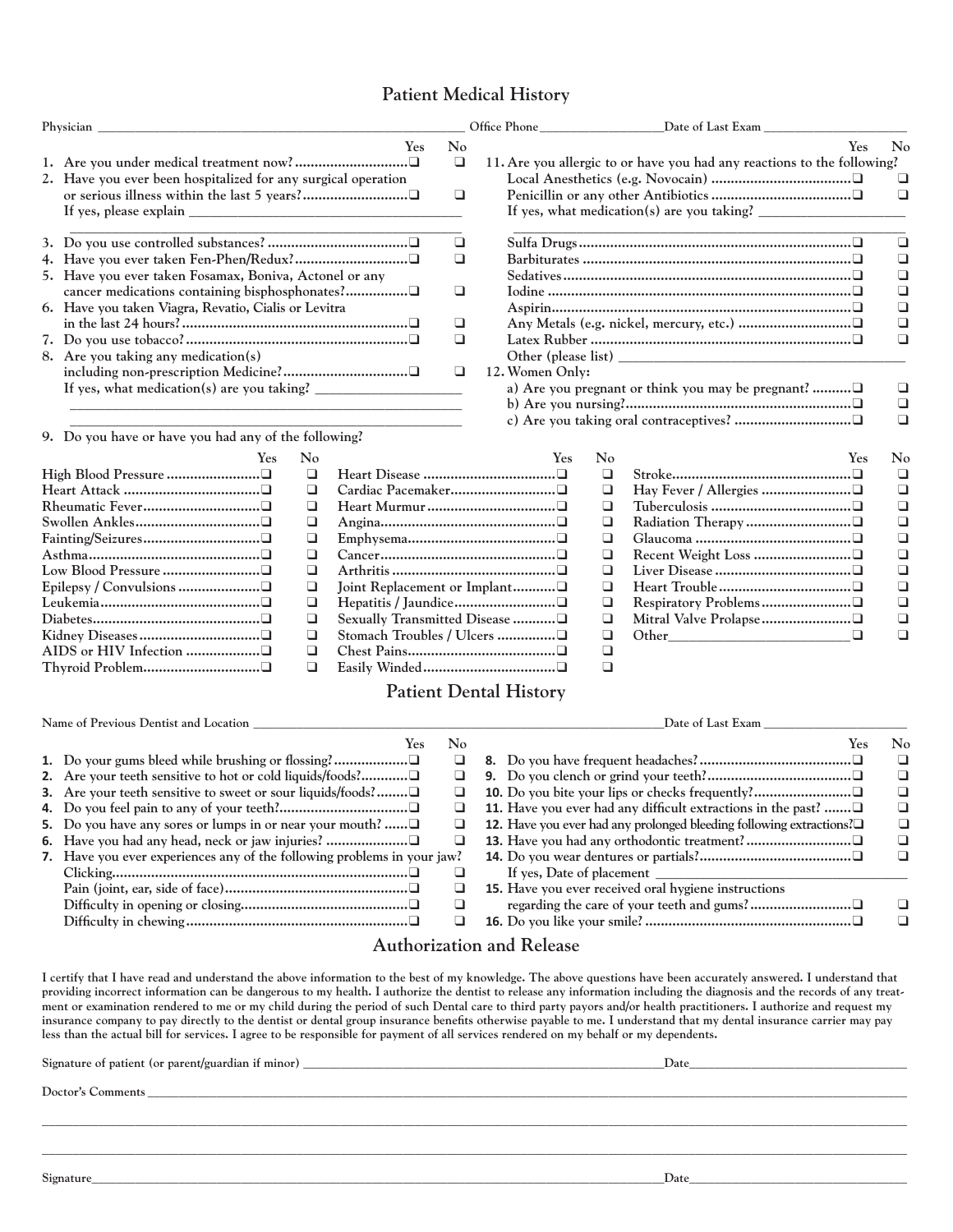## **ACKNOWLEDGEMENT OF RECEIPT OF NOTICE OF PRIVACY PRACTICES**

*\*\*You May Refuse to Sign This Acknowledgement\*\**

|                          | have received a copy of this office's Notice of Privacy Practices. |
|--------------------------|--------------------------------------------------------------------|
| <b>Please Print Name</b> |                                                                    |

**Signature\_\_\_\_\_\_\_\_\_\_\_\_\_\_\_\_\_\_\_\_\_\_\_\_\_\_\_\_\_\_\_\_\_\_\_\_\_\_\_\_\_\_\_\_\_\_\_\_\_\_\_\_\_\_\_\_\_\_\_\_\_\_\_\_\_\_\_\_\_\_\_\_Date\_\_\_\_\_\_\_\_\_\_\_\_\_\_\_\_\_\_\_\_\_\_\_\_\_\_\_**

#### **For Office Use Only**

**We attempted to obtain written acknowledgement of receipt of our Notice of Privacy Practices, but acknowledgement could not be obtained because:** □ Individual refused to sign

 $\Box$  Communications barriers prohibited obtaining the acknowledgement

 $\Box$  An emergency situation prevented us from obtaining acknowledgement

q **Other (Please Specify) \_\_\_\_\_\_\_\_\_\_\_\_\_\_\_\_\_\_\_\_\_\_\_\_\_\_\_\_\_\_\_\_\_\_\_\_\_\_\_\_\_\_\_\_\_\_\_\_\_\_\_\_\_\_\_\_\_\_\_\_\_\_\_\_\_\_\_\_\_\_\_\_\_\_\_\_\_\_\_\_\_\_\_\_\_\_\_\_\_\_\_\_\_\_\_\_\_\_\_\_\_\_**

## $\ldots$  . The contribution of the contribution of the contribution of the contribution of the contribution of the contribution of the contribution of the contribution of the contribution of the contribution of the contribut **CONSENT FOR USE AND DISCLOSURE OF HEALTH INFORMATION**

Section A: PATIENT GIVING CONSENT Name:

**Section B: TO THE PATIENT – PLEASE READ THE FOLLOWING STATEMENTS CAREFULLY**

**Purpose of Consent: by signing this form, you will consent to our use and disclosure of your protected health information to carry out treatment, payment activities, and healthcare operations.**

**Notice of Privacy Practices: You have the right to read our Notice of Privacy Practices before you decide whether to sign this Consent. Our Notice provides a description of our treatment, payment activities and healthcare operations, of the uses and disclosures we may make of your protected health information, and of other important matters about your protected health information. A copy of our Notice accompanies this Consent. We encourage you to read it carefully and completely before signed this Consent.**

We reserve the right to change our privacy practices as described in our Notice of Privacy Practices. If we change our privacy practices, we will **issue a revised Notice of Privacy Practices, which will contain the changes. Those changes may apply to any of your protected health information that we maintain.**

**You may obtain a copy of our Notice of Privacy Practices, including any revisions of our Notice, at any time, by contacting:**

#### **Tatum and Cox (334) 745-6393 www.tatumandcoxdental.com**

**Right to revoke: you will have the right to revoke this Consent at any time by giving us written notice or your revocation submitted to the Contact Person listed above. Please understand that revocation of this Consent will not affect any action we took in reliance on this Consent before we received your revocation, and that we may decline to treat you or to continue treating you if you revoke this consent.**

**SIGNATURE**

**I, \_\_\_\_\_\_\_\_\_\_\_\_\_\_\_\_\_\_\_\_\_\_\_\_\_\_\_\_\_\_\_\_\_\_\_\_\_\_\_\_\_\_\_\_\_\_\_\_\_\_\_\_\_\_\_\_\_\_\_, have had full opportunity to read and consider the contents of this Consent form and your Notice of Privacy Practices. I understand that, by signing this Consent form, I am giving my consent to your use and disclosure of my protected health information to carry out treatment, payment activities and health care operations.**

**Signature\_\_\_\_\_\_\_\_\_\_\_\_\_\_\_\_\_\_\_\_\_\_\_\_\_\_\_\_\_\_\_\_\_\_\_\_\_\_\_\_\_\_\_\_\_\_\_\_\_\_\_\_\_\_\_\_\_\_\_\_\_\_\_\_\_\_\_\_\_\_\_\_\_\_\_\_\_\_\_\_ Date\_\_\_\_\_\_\_\_\_\_\_\_\_\_\_\_\_\_\_\_\_\_\_\_\_\_\_\_\_\_\_**

**If this consent is signed by a personal representative on behalf of the patient, complete the following:**

**Personal Representative's name \_\_\_\_\_\_\_\_\_\_\_\_\_\_\_\_\_\_\_\_\_\_\_\_\_\_\_\_\_\_\_\_\_\_\_\_\_\_\_\_\_\_\_\_\_\_\_\_\_\_\_\_\_\_\_\_\_\_\_\_\_\_\_\_\_\_\_\_\_\_\_\_\_\_\_\_\_\_\_\_\_\_\_\_\_\_\_\_\_\_\_\_\_\_\_\_\_**

## **HIPAA Acknowledgement**

**I understand that I may inspect or copy the protected health information described by this authorization.**

**I understand that at any time, this authorization may be revoked, when the office that receives this authorization receives a written revocation, although that revocation will not be effective as to the disclosure of records whose release I have previously authorized, or where other action has been taken in reliance on an authorization I have signed. I understand that my health care and the payment for my healthcare will not be affected if I refuse to sign this form.**

**I understand that information used or disclosed, pursuant to this authorization, could be subject to re-disclosure by the recipient and, if so, may not be subject to federal or state law protecting its confidentiality,**

**I understand the above information and agree with its contents.**

**Signature\_\_\_\_\_\_\_\_\_\_\_\_\_\_\_\_\_\_\_\_\_\_\_\_\_\_\_\_\_\_\_\_\_\_\_\_\_\_\_\_\_\_\_\_\_\_\_\_\_\_\_\_\_\_\_\_\_\_\_\_\_\_\_\_\_\_\_\_\_\_\_\_\_\_\_\_\_\_\_\_ Date\_\_\_\_\_\_\_\_\_\_\_\_\_\_\_\_\_\_\_\_\_\_\_\_\_\_\_\_\_\_\_**